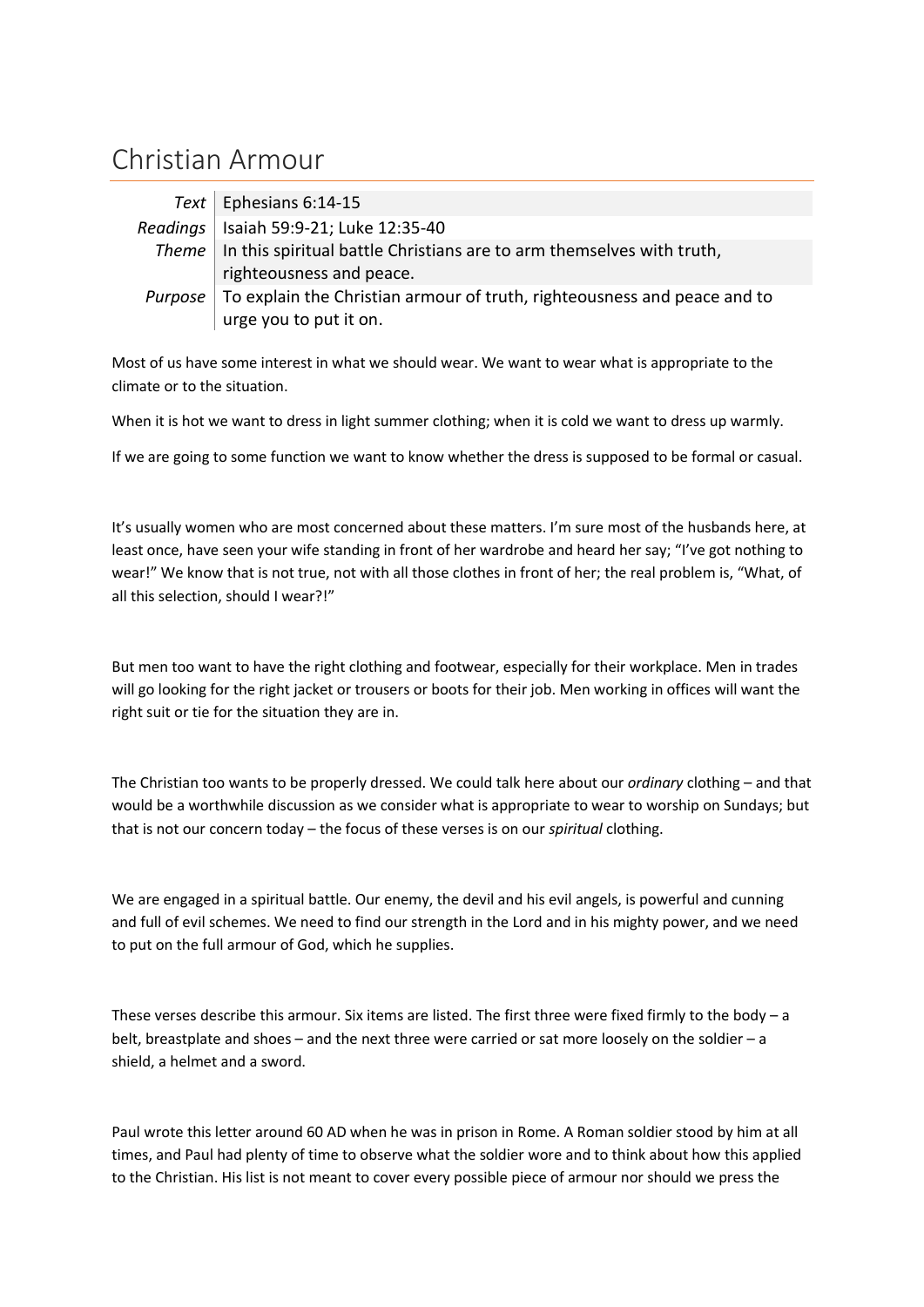details of the comparison. Rather the armour describes how we can protect ourselves in this spiritual battle and fight against the enemy.

In verse 14 he urges us to stand firm (using the same word for stand as in verse 11). We can stand firm because the Lord Jesus has already won the battle and gained the high ground.

And we can stand firm as we arm ourselves with this spiritual armour.

## **1.** Put on **the belt of truth**

**a. The belt:** In the first century culture most people wore long flowing robes while soldiers wore a short tunic. When a man was about to do some activity he would put on a belt to tie up his robes. Today we talk about tightening our belt.

In Luke 12:35 Jesus urged people to be ready for his coming and used the same words Paul uses here; literally, "Let your loins be girded." The NIV reads; "Be dressed ready for service." The idea is that of readiness – be prepared, be ready for action.

Isaiah pictured the Messiah, the Servant of the Lord, as ready for action; "Righteousness shall be the belt of his waist and faithfulness the belt of his loins." (Isaiah 11:5) He would judge his enemies and evildoers with righteousness.

When a soldier was preparing for battle he would put on a leather belt to tie up his tunic. From that belt he would hang his sword.

When he came away from the battle and went off duty he would take off his belt. Yet the Christian is never off duty; we always need to be on our guard and ready for action.

**b.** We are to keep on the belt **of truth.**

This is not our own truthfulness but rather the truth about God. It is the truth about ourselves and sin and salvation and the world.

It is the truth revealed in the Bible, the written Word of God, and in the Lord Jesus, who is the Living Word of God.

We need this truth because it will protect us against the lies of the devil. One of Satan's schemes is to try to deceive people with half-truths and errors and heresies.

The way to protect ourselves as individuals and as a church is to know the truth – and not just bits and pieces of it. Some people latch onto one aspect of the truth – such as prophecy, or evangelism, or spiritual gifts, or the second coming. But a little knowledge is a dangerous thing. What you need is a solid and broad grasp of the truth of the Bible. You get that by reading the Bible regularly and systematically, by hearing sermons, by reading Christian books, and by attending Bible studies. Put on the belt of truth so you can stand firm against the attack of Satan.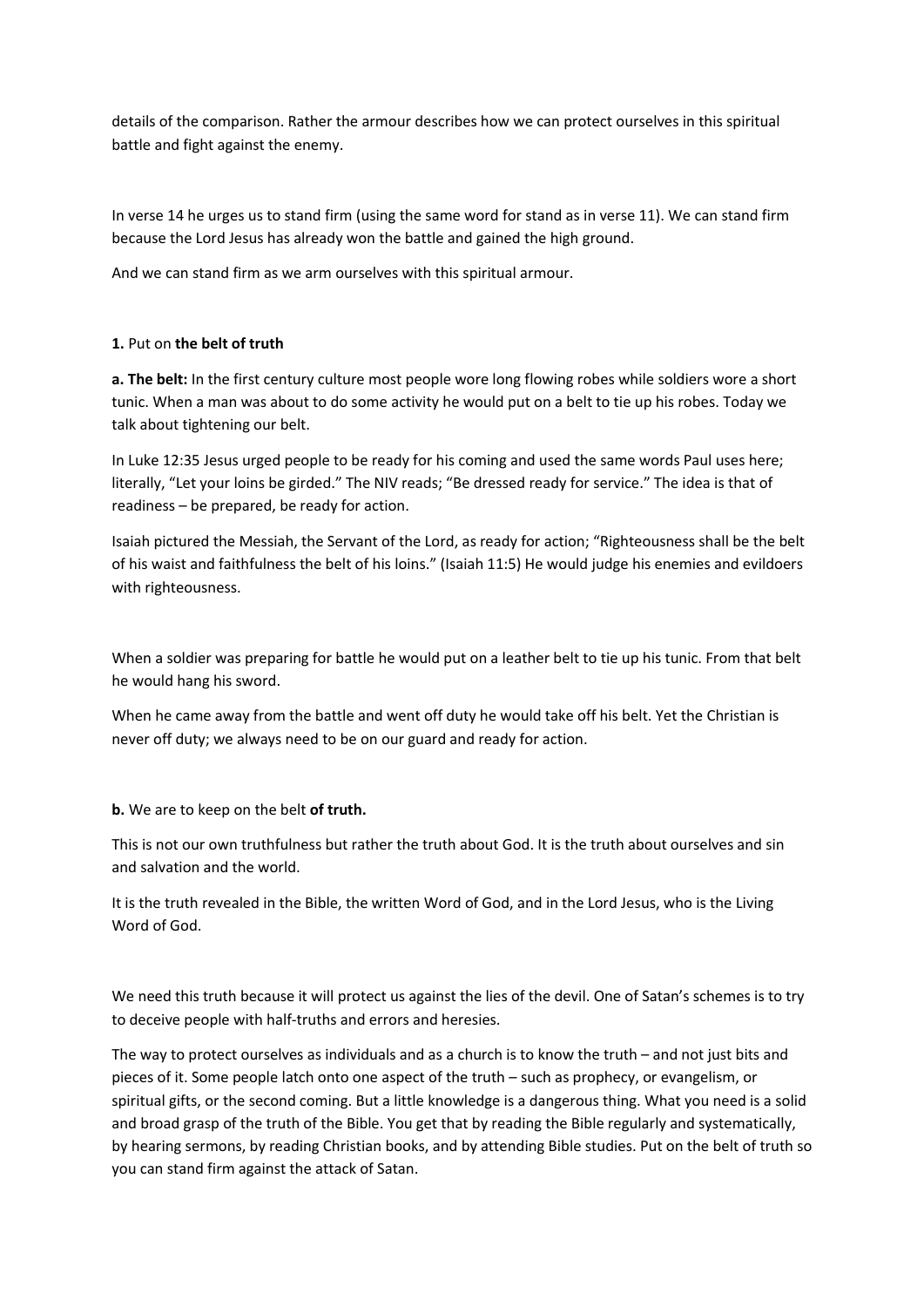## **2. Put on the breastplate of righteousness**

**a. A breastplate** was a piece of armour that covered the soldier from his neck to his thighs and protected him front and back. The poorer soldiers had a breastplate of iron, but those who were wealthier had a coat of mail. This breastplate guarded the vital organs including the heart, the kidneys and the stomach.

In the *Lord of the Rings* Bilbo gave Frodo a chain mail vest of mithril which had been given to him by the Dwarven king Thorin. That protected him when he was stabbed by an orc in the mines. His friends thought he was dead, but he jumped up, a bit sore, but alive and well!

Our modern equivalent would be a bullet proof vest which has saved many a police officer from death.

## b. The Christian is to put on the breastplate of **righteousness.**

Isaiah described how the Lord put on righteousness as a breastplate (Isaiah 59:17).

The Lord also gives that righteousness *to us*. We are not righteous in ourselves; we must receive a righteousness that comes from God himself.

God did that by taking our sin and crediting that to the Lord Jesus who then died in our place, bearing our sin.

Then God took the righteousness of Jesus and credited that to us so that when he looks at us he sees us as clothed in the right living of Jesus himself.

This is one of the great themes of Paul's letter to the Romans; "In the gospel a righteousness from God is revealed, a righteousness that is by faith from first to last, as it is written, the righteous will live by faith." (Romans 1:17)

This is one of the crucial organs of our faith. Satan will try to attack you at this point. He will say to you; "The Lord will not accept you into heaven; look at what a sinner you are! Remember all the wrong you have done. Think of how much you have disobeyed his commands. What hope have you got? There is no way you will be accepted into heaven." In this way Satan causes us to doubt our salvation and makes us question our faith.

When Satan attacks you in this way you need the protection of the breastplate of righteousness – not your own – but that of Jesus.

We sing of this with these great words:

*My hope is built on nothing less Than Jesus' blood and righteousness; I dare not trust the sweetest frame, But wholly lean on Jesus' name.*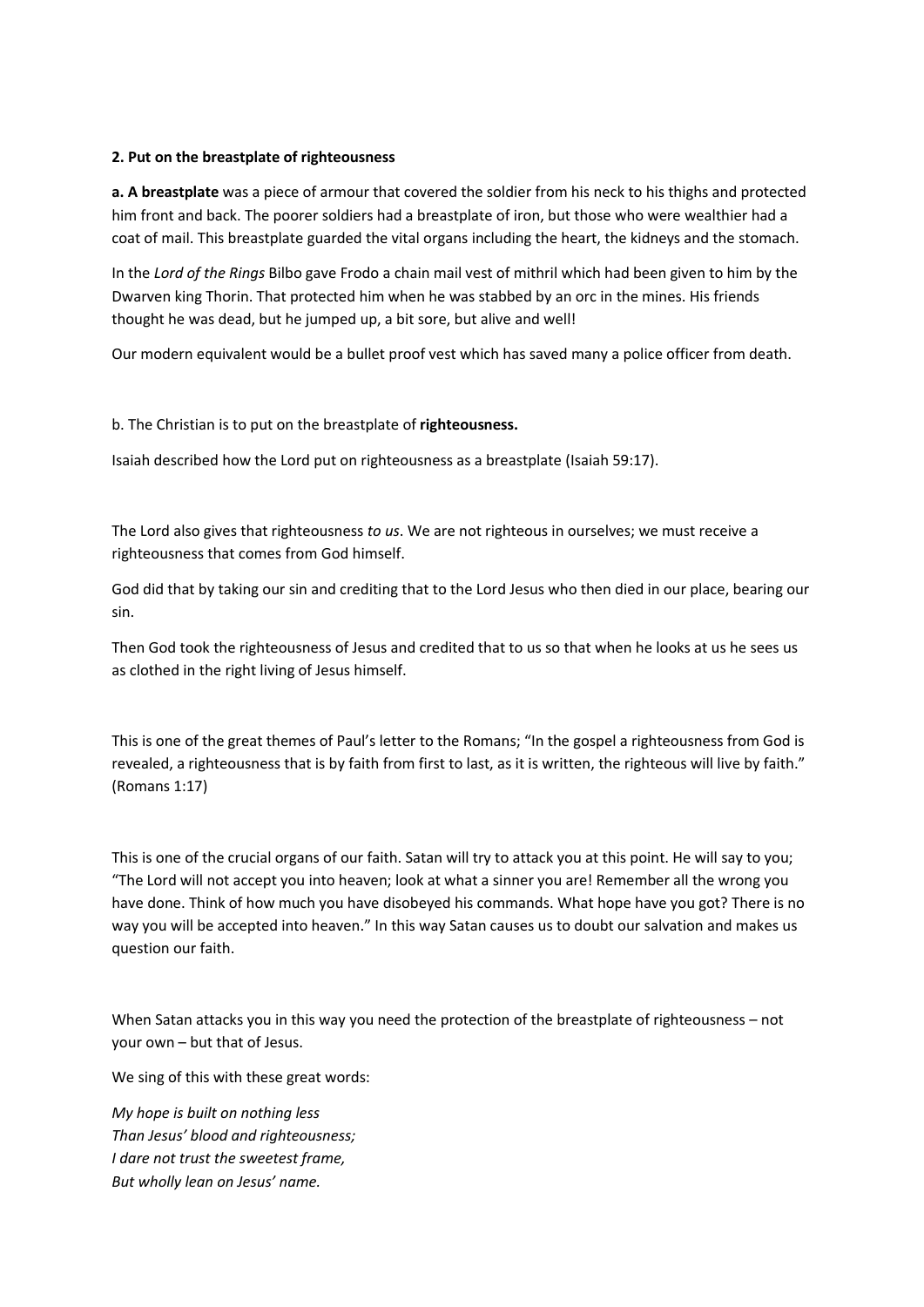*On Christ the solid Rock I stand; All other ground is sinking sand.*

Do you trust in the right doing and dying of the Lord Jesus? Will you keep on that breastplate of righteousness? Will you put your hope in him? Will you lean on his name? Will you stand on this solid rock?

Earlier we talked about the importance of wearing the right clothing.

Sometimes schools will have a mufti day where everyone can be out of uniform; but usually at least one person forgets and arrives in their uniform. He feels out of place.

Or imagine a social gathering where a woman arrives dressed in completely the wrong clothes. She feels conspicuous and tries to keep in the background. She feels insecure and lacks confidence.

But if you arrive at school in the right cool gear, or you arrive at the party in the appropriate clothing, you feel confident and you are able to face people and talk to them.

In the same way if you have the breastplate of Christ's righteousness you can be secure in your relationship with God and you be confident as you face the attack of the enemy.

3. Arm yourselves with the belt of truth, with the breastplate of righteousness, and thirdly, with **the shoes of the gospel of peace.**

**a. Soldiers needed shoes** because the enemy would put sharp pieces of wood or metal into the ground with the point sticking up; if a soldier stepped on one of those he would be badly injured. So soldiers needed protective footwear.

Today you can buy work boots that have a metal plate in the sole to protect your foot if you stand on a nail. Or you can purchase boots that have a high-density ceramic weave in the sole that does the same thing but is light weight. The Romans didn't have this technology, but they developed a thick leather sole to protect the foot; that sole also had nails or spikes sticking out of it to give the soldier a firm footing.

**b.** You need to have "**your feet fitted with the readiness that comes from the gospel of peace.**"

(verse 15)

The word "*readiness*" can also be translated as "preparation" or "firmness". It describes the Christian as ready to fight, prepared to do battle. We can do that from a position of strength because we have a firm footing.

And we are also ready to advance against the enemy. Part of the success of the Roman armies, and the Greek army under Alexander the Great, was their good footwear. With their strong shoes they could travel at speed for long distances over difficult country.